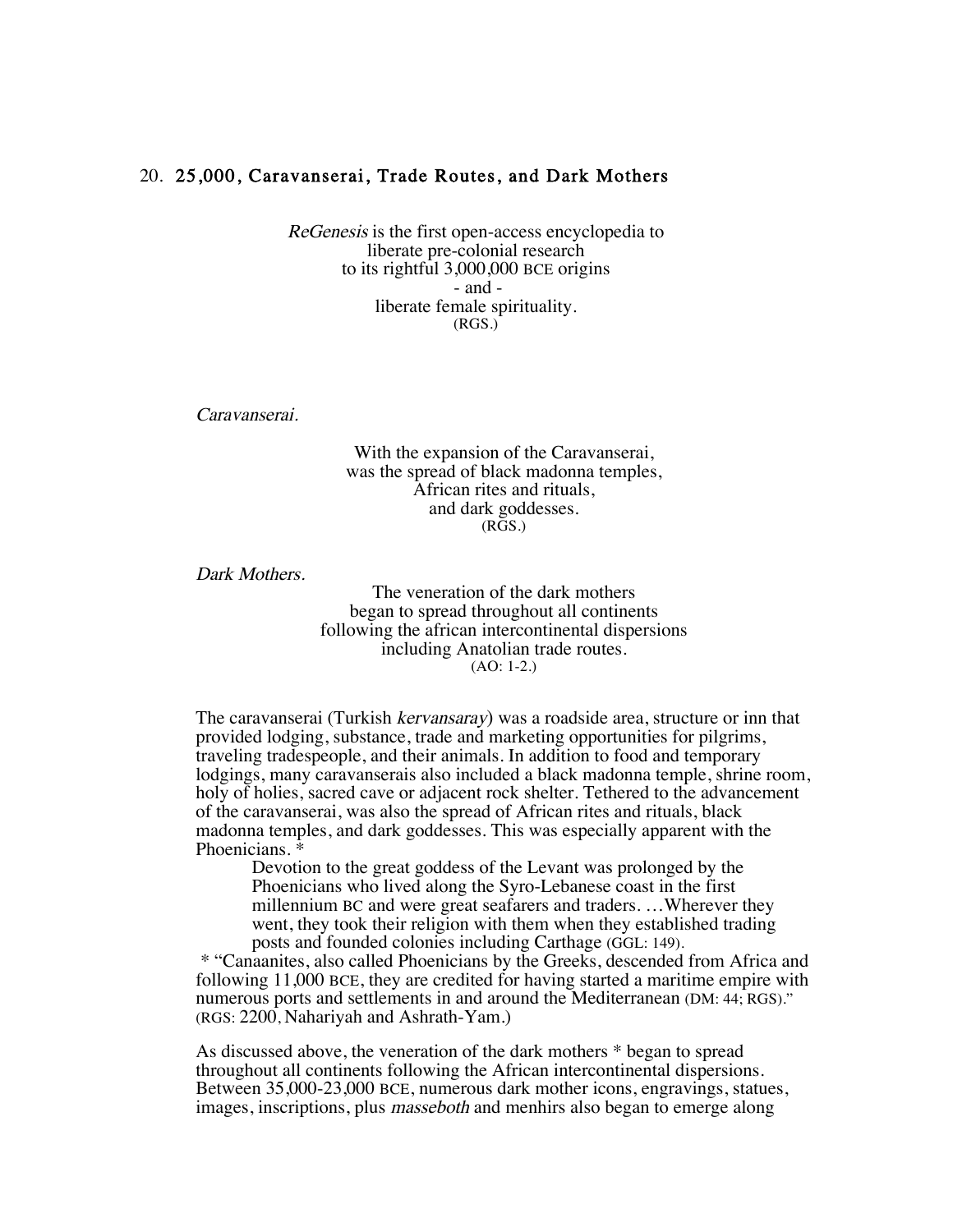these vast African migration routes that stretched throughout the ancient world. (AO: 1-2.)

\* (For a brief selection of 35,000-23,000 BCE dark mother entries see: 34,000- 28,000, Les Eyzies Vulva Engravings, Dordogne Caves, France; 34,000-28,000, Vulva Engravings, France; 31,000, Chauvet Cave and Vulva Engraving; 30,000- 25,000, Goddess of Willendorf, Austria; 26,000, Grimaldi Caves; 25,000-20,000, Goddess of Laussel; 24,000, Dolni Vestonice; and 23,000, Goddess of Lespugue.) (RGS.)

The migrations routes stretched up from South Africa and fingered out through: Shabwa, Yemen; Aswan, Egypt; Petra, Jordan; Anatolia; and Riyadh, Saudi Arabia eventually spreading over and across the Asiatic Steppe and then into the ancient Far East. \* Along these ancient paths and trade routes, caravanserai\*\* also began to emerge along the way. \*\*\*

\* The information (source) of these migrations routes was discovered on an ancient Jordanian trade map at Petra and later discussed at length with the site director during the October 1989 fieldwork project at Petra, Jordan. \*\* For new discoveries in northeastern Bangladesh, see Wari-Bateshwar (Sounagoura), possible trading post linking the Mediterranean with Southeast Asia. Also see ancient Sideng Caravan in Shaxi, located in the Hengduan Mountains, Himalayan foothills of Southwest China. Also see  $4 \cdot c$ , CE Chinese cave temple/s Dunhuang, originally a caravanserai trading post. \*\*\* Selected examples of caravanserais discussed in Re-Genesis from numerous North African, European, Asia Minor, and Near Eastern museums and archaeological sites include: Byblos; Tell Brak; Arbela; Heliopolis; Baalbec; Acilisena; Pontus; Cappadocia, Phrygia; Gezer; Gaza; Eilat; Ophir; Sinai; Har Karkom; Gebel Tjauti/Abydos; Luxor; Perge; Nahariyah; Ashrath – Yam; Ephesus; Cypriot Salamis; Carthage; Taanach; Kuntillet Ajrud; Khirbet El-Qom; Carchemish; Palmyra, Petra; Mecca; Hittite Bogazkoy; Philae; Kom Ombo; Arabian Muweilah; Elephantine Island, Egypt, and other Egyptian Ports. (Additional caravan shrine centers, apparently frequented by Abraham include: Ur; Haran; Damascus; Shechem; Bethel and Hebron.) (STP: 89, 93; COA: 108-9, 119.) (Modified from RGS: 25,000, Caravanserai, Trade Routes, and Dark Mothers.) (UNESCO world–heritage site Palmyra was invaded and seized by Islamic militants on 5–20–2015. Ancient Palmyra was a major caravan juncture for centuries, crossroad center of trade, dark–deity rituals, water–healing facilities, and mercantile information exchange resource for Greek, Roman, Persian and Islamic cultures. As a world–crossroad repository, Palmyra's archaeology is/was (?) an iconic legacy and archive of ancient civilizations.)

Over the centuries, black madonnas have taken numerous forms including: the Asherim pillar–tree figures; Abydos tableau of Isis; Nahariyah's mold of horned goddess Astarte (DM: 57); Cypriot Psi/KA coins and goddess statues from the Enkomi, Kition, and Paphos temples; Rhea Cybele (Phrygian for cave) as a rough carved black meteorite (TOL: 186) plus Phrygian Mater Agdistis \* known as She of the Rock. Black cone shaped asteroid Ephesian Artemis; the sandstone cone known as the Mistress of Turquoise from the promontory of Mount Sinai (WM: 41); Semitic Ashtoreth (COA: 38-54, 59); or Ishtar's ten monoliths at Gezer (TEG: 85); the Omphalos at Delphi, Byblos, and Hazor; Hittite/Sumerian Kubaba at Carchemish on the Euphrates (WCSE: 275); and holed birth stones. (Jr 2.27.) Mecca's Ka'ab, Kuba, Kube, or cube goddess (CAA: 22); madonna Tanit; megalithic black vulva shaped Menhirs (MOG); Aphrodite's black tripart stone at Paphos Temple, Cyprus; Delphi's conical womb or navel stone; Hathor's engraved masseboth (TRS); plus, stelae or standing stones at Serabit el-Khadem in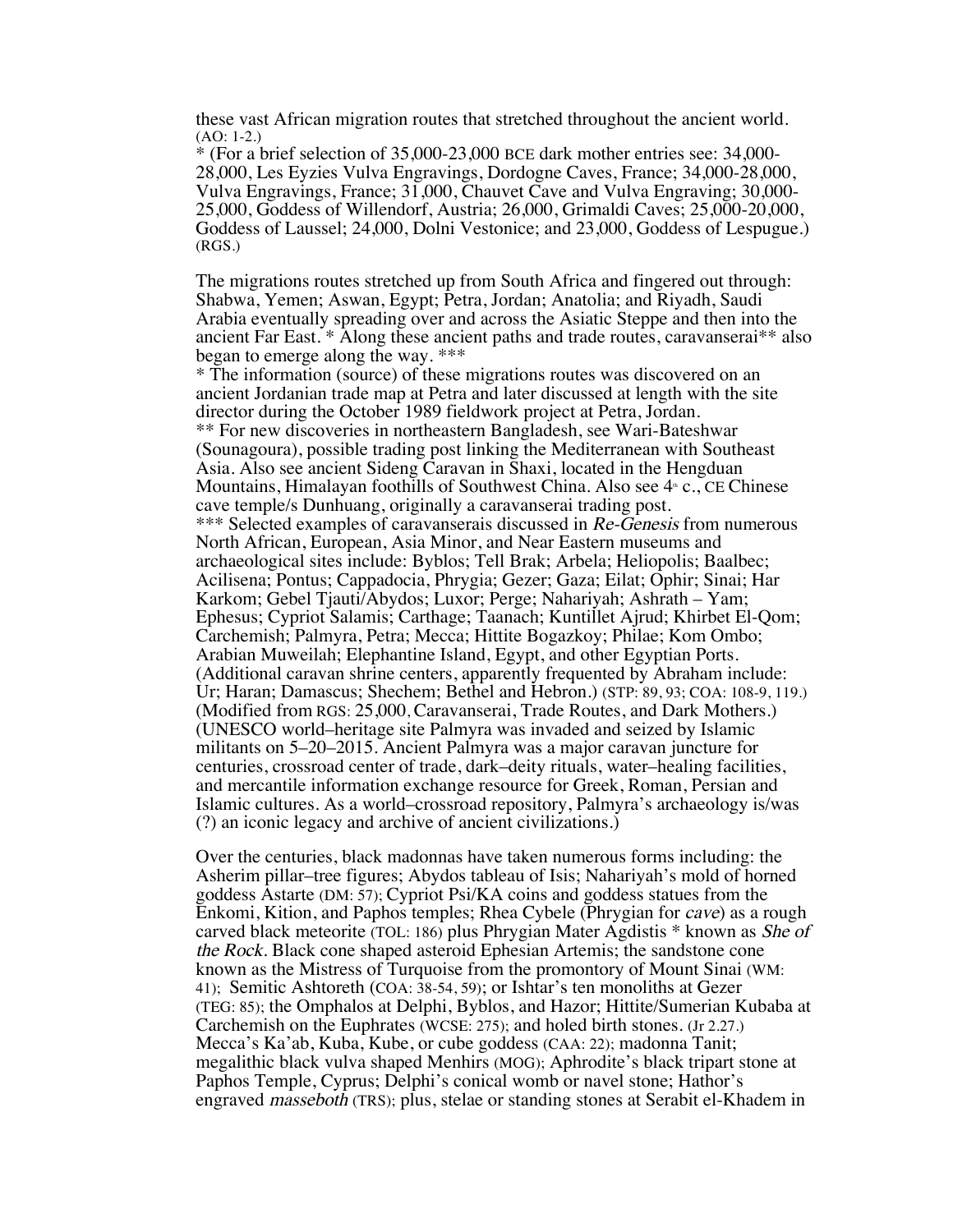the Sinai (SS: 59). Jericho's Meubots; \*\* the Pessinus later Roman Magna Mater stone (TOL: 188-9); black Shekinah also known as Precious Stone (MG: 646); Catalonian Santa Maria de Montserrat; Kuntillet Ajrud inscriptions of Asherah as a cathedra deity or ilhm ksat; Hebrew Beth–el stones and Greek baetyls (CDBL: 126) or baitulos (WDSSO: 523) plus the goddess renamed as Jacob's pillar (STP: 91; 126; Gn 28.19-22, 35:14-15). Roman Cybele's Montevergine near Naples, subsequently rebuilt and named Madonna Bruna (Brown Madonna) (TVG: 214); Einsiedeln black Madonna of Switzerland; Dark Artemis and Massilia colony founded by ancient Phocaeans (TVG: 214); Black Virgin of Czestochowa (or Jasna Gora) (TVG: 225); ancient black Virgin venerated at Notre Dame (TVG: 214): Black Madonna of Czestochowa discovered by St. Helena, Constantine's mother (TVG: 215); and as noted in biblical Song of Songs, "I am black but lovely, daughters of Jerusalem." (Sg 1.5.) Also, Our Lady of Flanders, Tournai;  $12$ <sup>th</sup> century CE Black Madonna With Child of Chartres; \*\*\*Our Lady of Tindari, Sicily; Our Lady of Bavaria; Our Lady of Dublin; Virgin of Candelaria, Tenerife, Canary Islands; Our Lady of Guadalupe, Spain; Black Madonna d'Anjony of Le-Puy; Anahita of Persia; and Ephesian Artemis of Naples, France.

\* Further research in process on recent meteorite studies of ancient black conical stones (baetyls) including: Aphrodite's Palaeo-Paphos Sanctuary; Syrian Elagabal in Emisa or Emesa; Mecca's black Ka'ab, Ka'aba, Kuba, Kube, or Kaabeh (cube) goddess (CAA: 22); Pessinus; Perge; Sidon; Synnada; Tripolis; Cyrrhus; Mallas; Sardis; Pierian Seleucia; Macedonia; Tyre; Attuda; Samothrace, Pola, Palatine, Cybele/Kubaba/Kybele, Pirro Ligorio, plus Nymphaea.

\*\* (RGS: 100, Mecca, the Ka'aba and Sacred Stones.)

\*\*\* Black Madonna With Child of Chartres, France was whitewashed in 2013 CE.

Further caravan routes and caravanserai research in process: 40,000, Har Karkom; 12,000 Pamukkale/Hierapolis, Anatolia (Central Turkey); 3250, Scorpion Tableau, Earliest Egyptian Proto-Hieroglyphics; 3000, Tell Brak; 2200, Nahariyah and Ashrath-Yam; 1800, Re-Visioning Goddess Sarah and Abraham; 1750-1700, Goddess of Kultepe, Anatolia; 1000, Ephesus, Anatolia; 900-800, Ka Goddess, Salamis, Cyprus; 900, Taanach, Canaanite Libation Stand; 800, Tanit; 800, Carthage, Africa, the Goddess Tanit and Sacrifice; 800-700, Kuntillet Ajrud and Khirbet El-Qom; 630-620, Goddess Kore, Izmir, Turkey; 600-398, Astarte/Anat/Ashtaroth/Asherah/Ishtar and Yahweh, Egypt; 600, Goddess Kaabou at Petra, Jordan plus Mecca, Saudi Arabia; 370, Isis and Philae, Egypt; 323-30, Kom Ombo Temple; and 100, Mecca, the Ka'aba and Sacred Stones. (RGS.)

Further research on Anatolian Seljug Caravanserais and other key extended trade centers and routes throughout the ancient world:

Lawler, Andrew. "Erbil Revealed." Archaeology 67.5 (Sep. – Oct. 2014): 39. (ER: 39.)

Yavuz, Aysil Tukel. "The Concepts That Shape Anatolian Seljug Caravanserais." Muqarnas, Vol. 14 (1997): 80-95. (CSA.)

Further research on ancient Dark Mothers (Creatrix?) and related trade routes: 3,000,000, Overview of Hominid Evolution Including Dark Mothers and Later Migrations; 500,000-300,000, Dark Mother Tan-Tan; 280,000-250,000, The Berekhat Ram Figure; 70,000, Blombos Cave and V Shaped Engraving; 50,000, African Homo Sapiens Migrations and Matrilineal Motherline; 40,000, Har Karkom; 30,000-25,000, Aurignacian Age; 30,000-25,000, Goddess of Willendorf, Austria; 26,000, Grimaldi Caves; 25,000-20,000, Gravettian Age; 25,000-20,000, Goddess of Laussel; 23,000, Austrian Goddess of Lespugue; 10,000, Grotta dell'Addaura; 7000, Jericho, Canaan/Palestine: Mesolithic to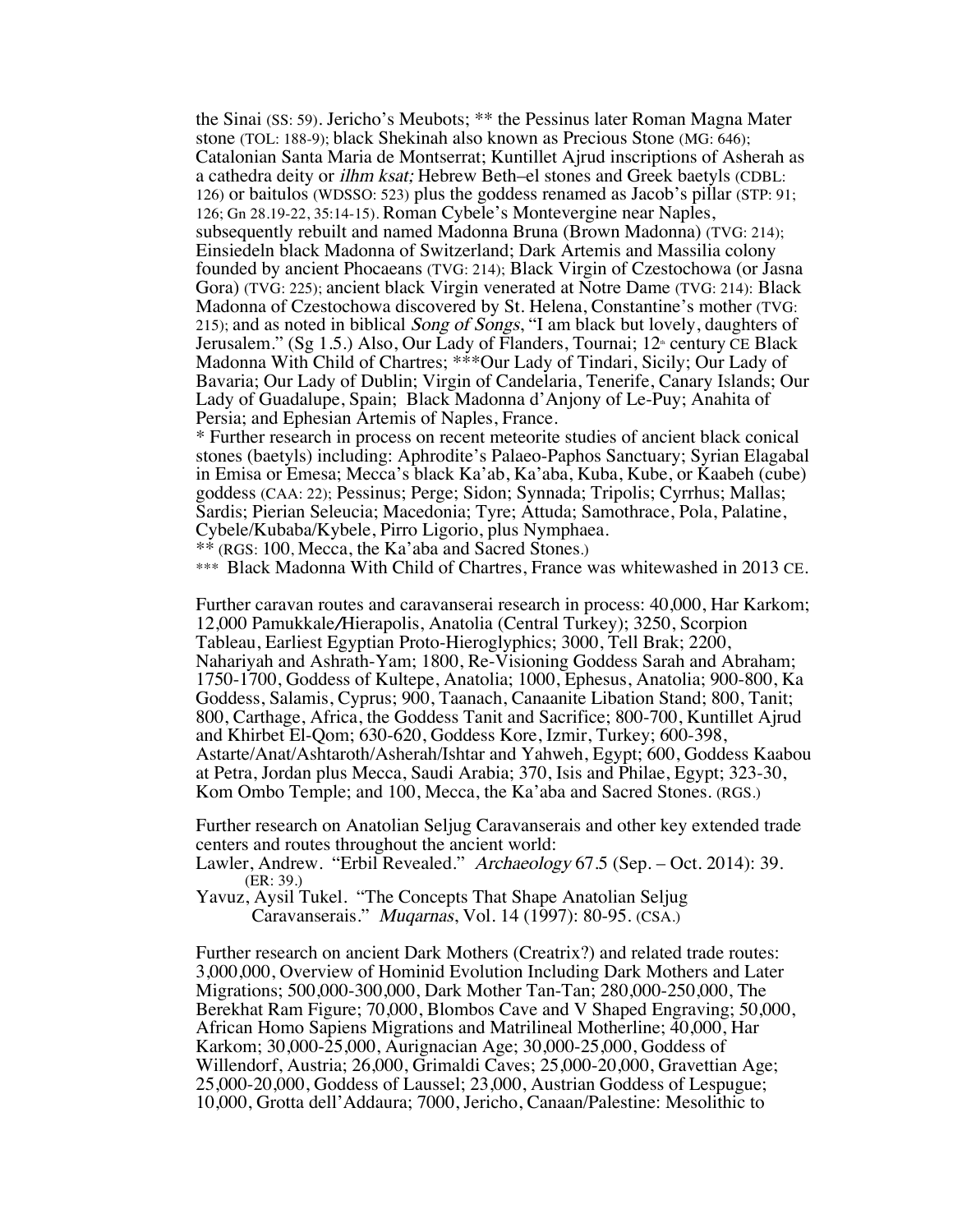Neolithic; 7000, Hieros Gamos; 6000, Sicilians to Malta; 5200, Malta and Gozo; 4700, Dolmens; 2200, Nahariyah and Ashrath-Yam; 1900-1800, Dawning of the African Alphabet and the Aniconic Goddess Triangle; 1000, Ephesus, Anatolia; 800, Tanit; 800, Carthage, Africa, the Goddess Tanit and Sacrifice; 750-650, Cybele and King Midas, Anatolia; 664-525, Neith and the Black Virgin Mary Temple at Sais, Egypt; 600, Goddess Kaabou at Petra, Jordan plus Mecca, Saudi Arabia; 400, Cathedra Goddess Isis; and 370, Isis and Philae, Egypt. (RGS.) Additional Goddess considerations from other ancient populations and time periods include: German Hoherfels (40,000 BCE); Russian Kostenki - Borshevo  $(25,000 \text{ BCE})$ ; \* and French Carbonnel  $(4,000 \text{ BCE})$ .

\* Although Stone Age female (i.e. vulva) finds are abundant, archaeological male (phallus) discoveries are rare and timeline starts around 28,000-26,000 BCE. (Don Hitchcock. Donsmaps.com/venustimeline.html)

Further Mecca research: 100, Mecca, the Ka'aba and Sacred Stones. (RGS.)

Further cathedra goddesses research: 7250-6150, Çatal Hüyük, Anatolia; 7100- 6300, Cathedra Goddess of the Beasts; 5400-3500, Ancient Aphrodite: Chalcolithic or Copper Age; 4400-2500, Olympus Hera; 4000-3000, Egypt, Africa, and Cathedra Goddesses; 3250, Scorpion Tableau, Earliest Egyptian Proto-Hieroglyphics; 3000-2000, Anatolia, Kubaba and the Hittites; 2500, Inanna, Holder of the Me; 2000, Asherah; 800-700, Kuntillet Ajrud and Khirbet El-Qom; 550, Cathedra Goddess Kourotrophos, Megara Hyblaea, Sicily; and 400, Cathedra Goddess Isis. (RGS.)

Further bucrania research on 'regeneration and becoming' Psi/KA goddess: 15,000-12,000, Lascaux Cave; 10,000, Grotta dell'Addaura; 7000-5000, Early Neolithic Crete; 5500-3500, Cucuteni (Tripolye) Culture, Eastern Europe; 5400- 3500, Ancient Aphrodite: Chalcolithic or Copper Age; 4000, Nile Bird Goddess, Egypt; 2000-1450, Middle Bronze Age, Crete/ Chthonian Peak Temple (Palace) Period/Middle Minoan Period (MM IA-MMII); 2,000, Asherah; 1900-1800, Dawning of the African Alphabet and the Aniconic Goddess Triangle; 1500, Lachish Ewer, Triangle, and Menorah; 1400-1000, Post Palace Period; 900-800, KA Goddess, Salamis, Cyprus; 800, Tanit (also Taanit, Ta'anit, Tannit, or Tannin); and 664-525, Neith and Black Virgin at Sais Temple, Egypt. (RGS.)

Also, further research and discussions about bucrania, fallopian tubes, Horns of Consecration (or 'celebratory sun posture'), plus Psi/KA goddesses: 15,000- 12,000, Lascaux Cave; 13,000-11,000, Altamira Cave; 7000-5000, Early Neolithic Crete; and 2600-2000, Early Bronze Age, Crete, Chthonian \* Prepalatial/Early Minoan (EM I-III). (RGS.) \* (Earth mother, Chthonia.)

Further Psi/KA research:

- Evans, Sir Arthur. The Mycenaean Tree and Pillar Cult and Its Mediterranean Relations: With Illustrations from Recent Cretan Finds. London, England: Macmillan, 1901. (MTPC.)
- James, Edward Oliver. The Tree of Life: An Archaeological Study. Leiden, Netherlands: Brill, 1966. (TOL.)
- Keel, Othmar. Goddesses and Trees, New Moon and Yahweh. Sheffield, England: Sheffield Academic Press, 1998. (GAT.)
- Meekers, Marijke. Sacred Tree on Cypriote Cylinder Seals. Nicosia, Cyprus: Report of the Department of Antiquities Cyprus: 1987. 66-76. (STCC.)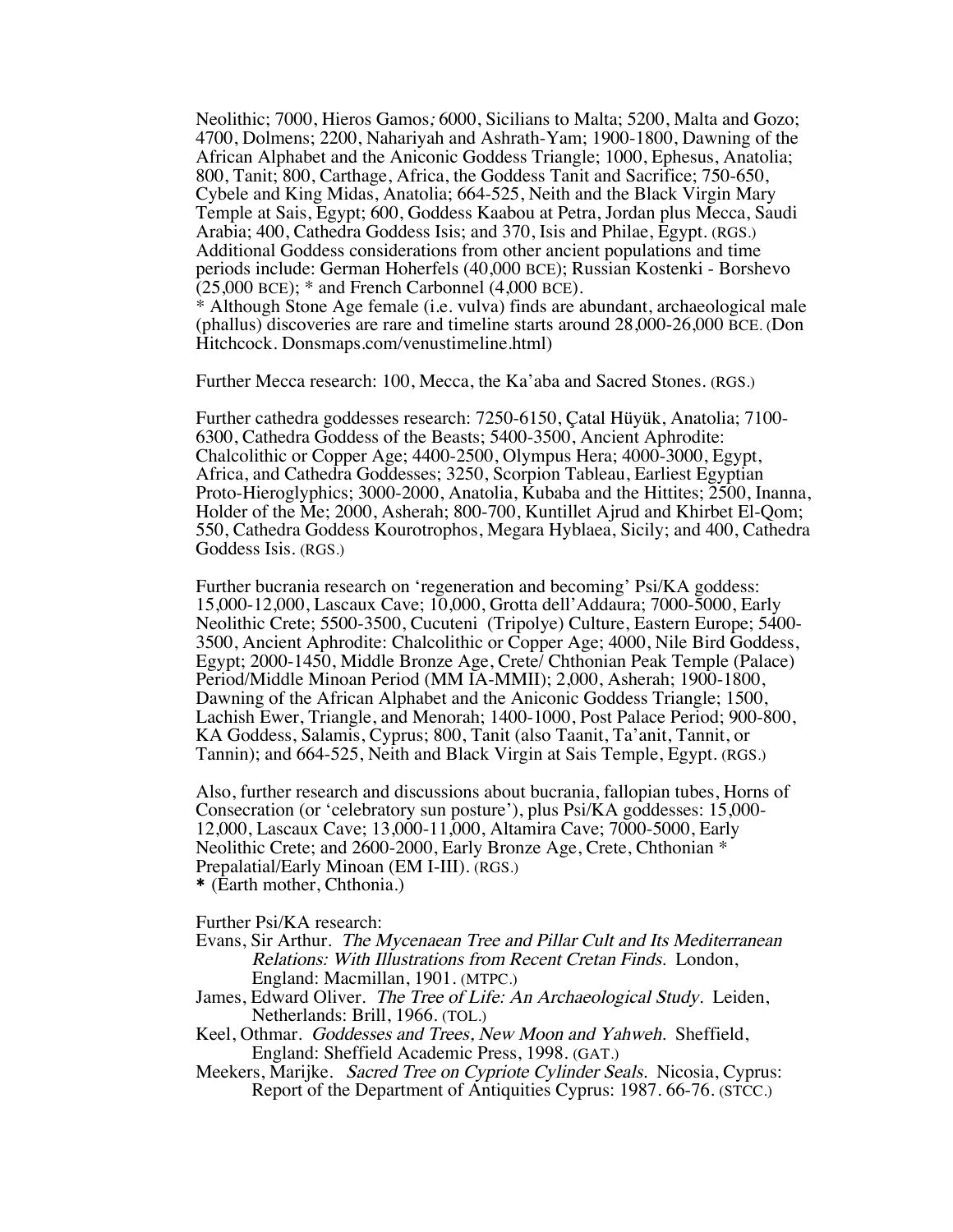Further migration research \* and dating refinements:

Journey of Man. Dir. Jennifer Beamish. Eds. Clive Maltby, Gregers Sall, and Spencer Wells. Tigress Productions, Public Broadcasting Service (U.S.), et al. 1 videodisc (120 min.) PBS Home Video, 2004. (JOM.)

Mitchell, Peter. African Connections: Archaeological Perspectives on Africa and the Wider World. Walnut Creek, CA: AltaMira, 2005. (ACA.)

Stahl, Ann Brower, Ed. African Archaeology: A Critical Introduction. Malden, MA: Blackwell Pub., 2005. (AAC.)

Zimmer, Carl. "The First Farmers." New York Times, Oct. 18, 2016: D31, D6. (TFF.)

\_\_\_\_\_. "Oldest Fossils of Homo Sapiens Found in Morocco, Altering History of Our Species." New York Times, Jun. 7, 2017: A6. (OFH.)

Zorich, Zach. "New Evidence for Mankind's Earliest Migrations."

Archaeology 64.3 (May-Jun. 2011): 9-10, 66. (NEM.)

. "Timelines: Tracking When Humans, Neanderthals, and Denisovans Crossed Paths – And What Became of Their Offspring." Archaeology 69.4 (Jul.-Aug. 2016): 33-35. (TT.)

\* Also see G. Connah's Forgotten Africa (2004).

IMAGE: MAP OF BLACK ANATOLIAN GODDESSES: (ANATOLIA) TURKEY. PHOTO: © GSA. DESCRIPTION: MAP: BLACK ANATOLIAN GODDESSES, (ANATOLIA) SLIDE LOCATION TURKEY, SHEET 45A, ROW 1, SLEEVE 1, SLIDE #436, BCE. CO\_TUR\_S45A\_R1\_SL1\_S436.jpg SHOT ON LOCATION: EPHESUS MUSEUM (EFES MUZESI): SELCUK, (ANATOLIA) TURKEY.

NOTE 1:

THE VENERATION OF THE DARK MOTHERS BEGAN TO SPREAD THROUGHOUT ALL CONTINENTS FOLLOWING THE AFRICAN INTERCONTINENTAL DISPERSIONS INCLUDING ANATOLIAN TRADE ROUTES (AO: 1-2; RGS).

NOTE 2: FIELDWORK PROJECT 1986.

IMAGE: SULTAN HANI CARAVANSERAI: NR. KONYA & KAYSERI, (ANATOLIA) TURKEY.

PHOTO: © GSA. DESCRIPTION: FILMING OF SULTAN HANI CARAVANSERAI NEAR KAYSERI AND KONYA.

SLIDE LOCATION TURKEY, SHEET 70, ROW 1, SLEEVE 2, SLIDE #901, 1229 CE. CO\_TUR\_S70\_R1\_SL2\_S901

SHOT ON LOCATION: SULTAN HANI CARAVANSERAI: KAYSERI AND KONYA, TURKEY.

NOTE 1

CARAVANSERAI MIGRATION ROUTES STRETCHED UP FROM SOUTH AFRICA AND FINGERED THROUGHOUT ANCIENT TERRITORIES AS FAR AS THE ANCIENT FAR EAST. ALONG THESE ANCIENT CARAVANSERAI PATHS, THE VENERATION OF THE DARK MOTHERS BEGAN TO SPREAD THROUGHOUT ALL CONTINENTS FOLLOWING THE AFRICAN INTERCONTINENTAL DISPERSIONS (AO: 1-2; RGS).

NOTE 2: FIELDWORK PROJECT 10-10-1986.

IMAGE: SULTAN HANI CARAVANSERAI: KAYSERI AND KONYA, (ANATOLIA) TURKEY. PHOTO: © GSA. DESCRIPTION: FILMING CAST AT SULTAN HANI CARAVANSERAI NEAR KONYA.

SLIDE LOCATION TURKEY, SHEET 70, ROW 1, SLEEVE 3, SLIDE #902, 1229 CE. CO\_TUR\_S70\_R1\_SL3\_S902

SHOT ON LOCATION: SULTAN HANI CARAVANSERAI: KAYSERI AND KONYA, (ANATOLIA) TURKEY.

NOTE 1:

CARAVANSERAI MIGRATION ROUTES STRETCHED UP FROM SOUTH AFRICA AND FINGERED THROUGHOUT ANCIENT TERRITORIES AS FAR AS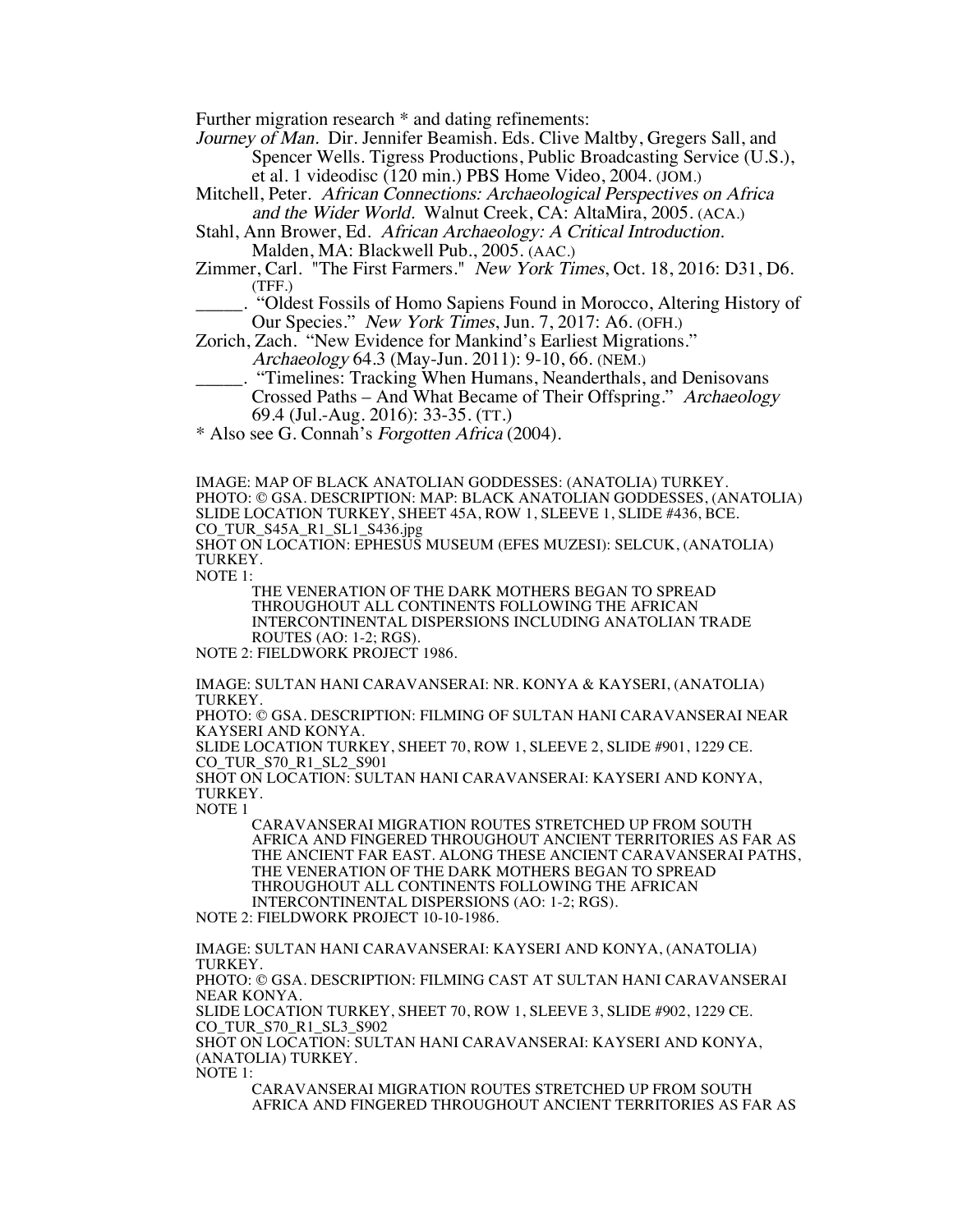THE ANCIENT FAR EAST. ALONG THESE ANCIENT CARAVANSERAI PATHS, THE VENERATION OF THE DARK MOTHERS BEGAN TO SPREAD THROUGHOUT ALL CONTINENTS FOLLOWING THE AFRICAN INTERCONTINENTAL DISPERSIONS (AO: 1-2; RGS). NOTE 2: FIELDWORK PROJECT 10-10-1986.

IMAGE: CARAVANSERAI: SELJUK, (ANATOLIA) TURKEY. PHOTO: © GSA. DESCRIPTION: STONE CARAVANSERAI REMAINS: SELJUK, (ANATOLIA) TURKEY. SLIDE LOCATION TURKEY, SHEET 78, ROW 1, SLEEVE 2, SLIDE #Bb6, BCE. CO\_TUR\_S78\_R1\_SL2\_SBb6 VS. CO\_TUR\_S78\_R1\_SL4\_ SBb6 SHOT ON LOCATION: SELJUK, (ANATOLIA) TURKEY. NOTE 1:

CARAVANSERAI MIGRATION ROUTES STRETCHED UP FROM SOUTH AFRICA AND FINGERED THROUGHOUT ANCIENT TERRITORIES AS FAR AS THE ANCIENT FAR EAST. ALONG THESE ANCIENT CARAVANSERAI PATHS, THE VENERATION OF THE DARK MOTHERS BEGAN TO SPREAD THROUGHOUT ALL CONTINENTS FOLLOWING THE AFRICAN INTERCONTINENTAL DISPERSIONS (AO: 1-2; RGS). (SOURCE: ENTRY ABOVE.)

NOTE 2: FIELDWORK PROJECT 10-10-1986.

IMAGE: CARAVANSERAI VAULTED ROOM WITH SHRINE AREA: SELJUK, (ANATOLIA) TURKEY.

PHOTO: © GSA. DESCRIPTION: CARAVANSERAI VAULTED SHRINE ROOM WITH POSSIBLE REMNANTS OF A RECESSED ALTAR OR SHRINE AREA, SELJUK, (ANATOLIA) TURKEY. (ALTERNATELY, AN OIL LAMP MAY HAVE BEEN IN THE RECESSED AREA BUT SEEMS UNLIKELY?)

SLIDE LOCATION TURKEY, SHEET 78, ROW 1, SLEEVE 4, SLIDE #Bb8, BCE. CO\_TUR\_S78\_R1\_SL4\_SBb8 VS. CO\_TUR\_S78\_R1\_SL2\_SBb8 SHOT ON LOCATION: SELJUK, (ANATOLIA) TURKEY. NOTE 1:

CARAVANSERAI MIGRATION ROUTES STRETCHED UP FROM SOUTH AFRICA AND FINGERED THROUGHOUT ANCIENT TERRITORIES AS FAR AS THE ANCIENT FAR EAST. ALONG THESE ANCIENT CARAVANSERAI PATHS, THE VENERATION OF THE DARK MOTHERS BEGAN TO SPREAD THROUGHOUT ALL CONTINENTS FOLLOWING THE AFRICAN INTERCONTINENTAL DISPERSIONS (AO: 1-2; RGS).

NOTE 2: FIELDWORK PROJECT 1986.

IMAGE: CARAVANSERAI: ALANYA, (ANATOLIA) TURKEY. PHOTO: © GSA. DESCRIPTION: REMAINS OF ALANYA CARAVANSERAI INC. HONEYCOMB (STALACTITE) CARVINGS AT ENTRANCE. SLIDE LOCATION TURKEY, SHEET 79, ROW 4, SLEEVE 5, SLIDE #Bb42, BCE. CO\_TUR\_S79\_R4\_SL5\_SBb42 SHOT ON LOCATION: ALANYA, (ANATOLIA) TURKEY. NOTE 1:

> CARAVANSERAI MIGRATION ROUTES STRETCHED UP FROM SOUTH AFRICA AND FINGERED THROUGHOUT ANCIENT TERRITORIES AS FAR AS THE ANCIENT FAR EAST. ALONG THESE ANCIENT CARAVANSERAI PATHS, THE VENERATION OF THE DARK MOTHERS BEGAN TO SPREAD THROUGHOUT ALL CONTINENTS FOLLOWING THE AFRICAN INTERCONTINENTAL DISPERSIONS (AO: 1-2; RGS).

NOTE 2: FIELDWORK PROJECT 1986.

IMAGE: CARAVANSERAI: KIZKALESI, (ANATOLIA) TURKEY. PHOTO: © GSA. DESCRIPTION: AERIAL VIEW OF CARAVANSERAI, KIZKALESI, TURKEY AND APPROACH ACROSS THE TURQUOISE WATERS OF THE MEDITERRANEAN. SLIDE LOCATION TURKEY, SHEET 76, ROW 3, SLEEVE 4, SLIDE #Ba16, BCE. CO\_TUR\_S76\_R3\_SL4\_SBa16 SHOT ON LOCATION: KIZKALESI, (ANATOLIA) TURKEY. NOTE 1: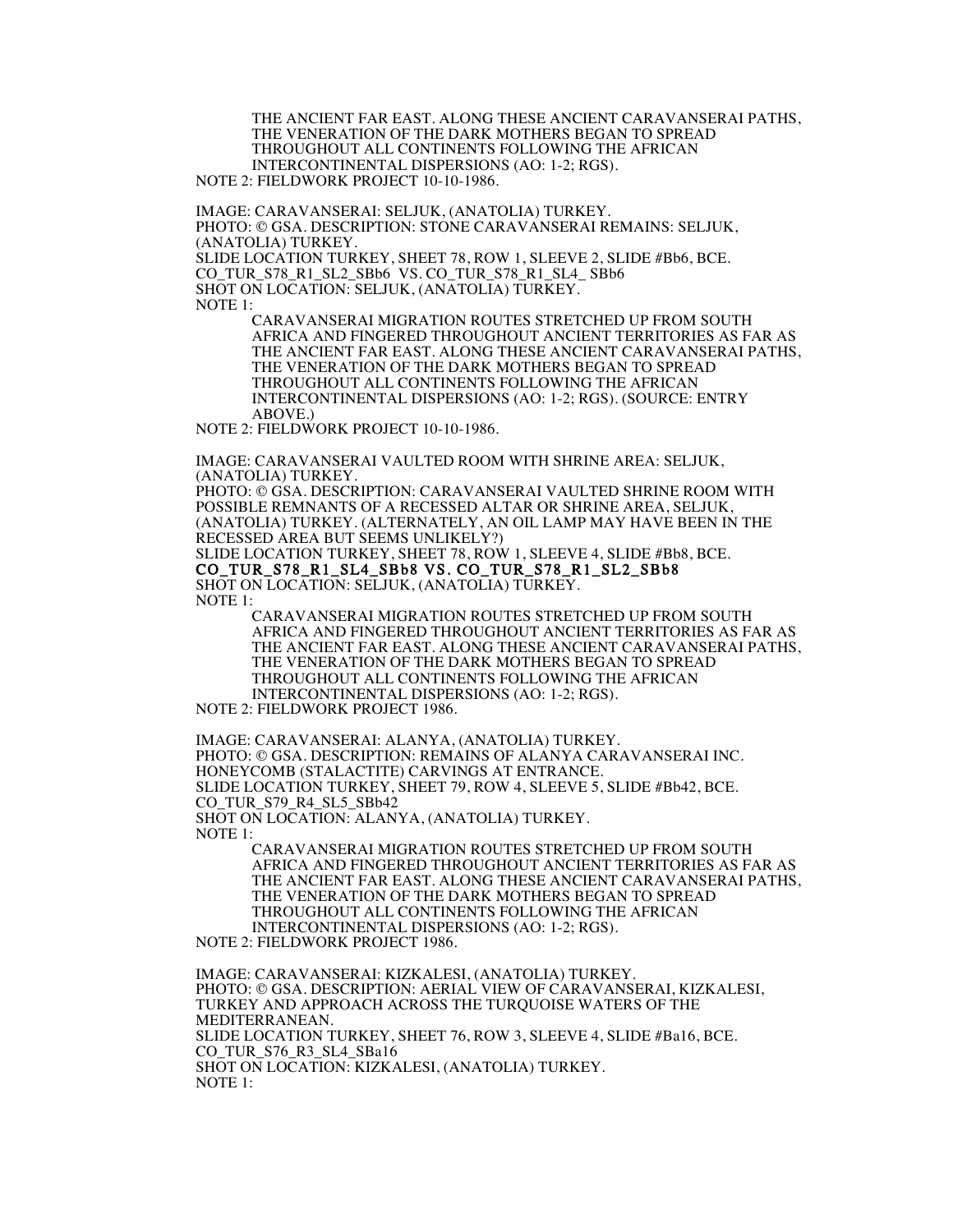CARAVANSERAI MIGRATION ROUTES STRETCHED UP FROM SOUTH AFRICA AND FINGERED THROUGHOUT ANCIENT TERRITORIES AS FAR AS THE ANCIENT FAR EAST. ALONG THESE ANCIENT CARAVANSERAI PATHS, THE VENERATION OF THE DARK MOTHERS BEGAN TO SPREAD THROUGHOUT ALL CONTINENTS FOLLOWING THE AFRICAN INTERCONTINENTAL DISPERSIONS (AO: 1-2; RGS).

NOTE 2: FIELDWORK PROJECT 1986.

IMAGE: GORME CARAVANSERAI: CAPPADOCIA VALLEY, (ANATOLIA) TURKEY. PHOTO: © GSA. DESCRIPTION: CARAVANSERAI TRADE CENTER IN CAPPADOCIAN LUNAR LANDSCAPE AND TROGLODYTE ENVIRONS. ALTHOUGH ONCE HITTITE HEARTLAND, ALSO ECHOES EARLY CHRISTIAN OR PRE-ICONOCLASTIC (C. 5500- 725) MONASTERIES, GORME, (ANATOLIA) TURKEY.

SLIDE LOCATION TURKEY, SHEET 69, ROW 2, SLEEVE 2, SLIDE #888, BCE. CO\_TUR\_S69\_R2\_SL2\_S888

SHOT ON LOCATION: CAPPADOCIA: GORME, (ANATOLIA) TURKEY. NOTE 1: ADDITIONALLY, GORME CARAVANSERAI WAS HOME TO THE KIZLAR MONASTERY (GIRLS MONASTERY) FOR 300 GIRLS, LARGEST MONASTIC COMPLEX IN THE REGION.

NOTE 2: VOLCANIC ERUPTIONS OF ERCIYES DAGI (NR. KULTEPE). SOFT ASH STONE HOLLOWED OUT HONEYCOMB CARAVANSERAI, CHURCHES, MONASTERIES AND HOMES.

NOTE 3: FIELDWORK PROJECT 1986.

IMAGE: AERIAL VIEW OF EPHESUS CARAVANSERAI: (ANATOLIA) TURKEY. PHOTO: © GSA. DESCRIPTION: AERIAL VIEW OF CARAVANSERAI TRADE CENTER INCLUDING HADRIAN'S TEMPLE AND CELSUS LIBRARY: EPHESUS, (ANATOLIA) TURKEY.

SLIDE LOCATION TURKEY, SHEET 101, ROW 1, SLEEVE 4, SLIDE #Bg79, BCE. CO\_TUR\_S101\_R1\_SL4\_SBg79

SHOT ON LOCATION: EPHESUS, (ANATOLIA) TURKEY.

NOTE 1:

ANCIENT EPHESUS ON THE WEST COAST OF ASIA MINOR WAS NEAR THE CAYSTER RIVER (KUCUK MENDERES) THAT FLOWED INTO THE AEGEAN SEA. GIVEN EXCELLENT SEA AND HARBOR ACCESS, ANATOLIAN EPHESUS/SELJUK (SELCUK) BECAME A MAJOR TRADE CENTER INCLUDING SEVERAL CARAVANSERAIS OR HANS (INNS) (RGS: 1000, EPHESUS, ANATOLIA).

NOTE 2: FIELDWORK PROJECT 1986.

IMAGE: PAMUKKALE'S SEMI–CIRCLE POOLS AT MID-DAY, PAMUKKALE, TURKEY. PHOTO: © GSA. DESCRIPTION: AERIAL VIEW OF PAMUKKALE'S HANGING TRAVERTINE CLIFFS OF WHITE CALCIUM CARBONATE TERRACES AND STEAMING SEMI-CIRCLE POOLS. ALSO, LOCATION OF ANCIENT CARAVANSERAI (KERVANSARAY) PLUS SIGNIFICANT WATER/HEALING SPA CENTER. SLIDE LOCATION TURKEY, SHEET 109, ROW 2, SLEEVE 3, SLIDE #Bi218, BCE. CO\_TUR\_S109\_R2\_SL3\_SBi218 SHOT ON LOCATION: PAMUKKALE, (ANATOLIA) TURKEY. NOTE 1: NEAR PAMUKKALE IS DENIZLI, WHICH REMAINS A MAJOR TRADE AND

MANUFACTURING CENTER.

NOTE 2: FIELDWORK PROJECT 1989.

IMAGE: TRADE CARAVANSERAI: PETRA, JORDAN. PHOTO: © GSA. DESCRIPTION: IN ADDITION TO NABATAEAN PYLON-TOMBS AND ELABORATE FACADES, PETRA WAS ALSO A MAJOR TRADE AND CAMEL CARAVAN CENTER. SLIDE LOCATION PETRA, SHEET 2, ROW 4, SLEEVE 2, SLIDE #17P, BCE. CO PET S2 R4 SL2 S17P. SHOT ON LOCATION: PETRA, JORDAN. NOTE 1:

CARAVANSERAI MIGRATION ROUTES STRETCHED UP FROM SOUTH AFRICA AND FINGERED THROUGHOUT ANCIENT TERRITORIES AS FAR AS THE ANCIENT FAR EAST. ALONG THESE ANCIENT CARAVANSERAI PATHS, THE VENERATION OF THE DARK MOTHERS BEGAN TO SPREAD